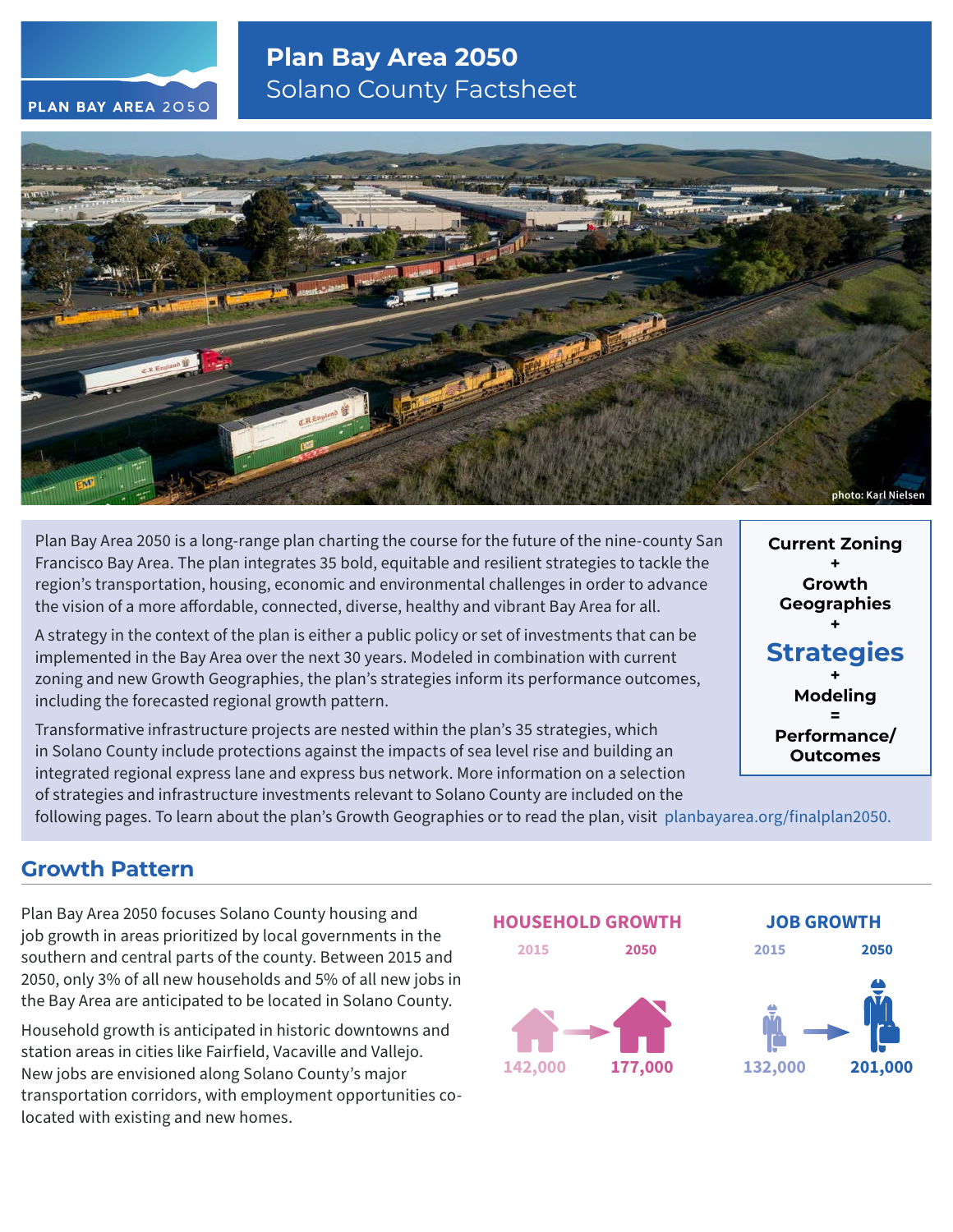# **SPOTLIGHT STRATEGIES**

|                       | H5. Integrate affordable housing into all major housing projects. Require a baseline of<br>10-20% of new market-rate housing developments of five units or more to be affordable to<br>low-income households.                                                                                                                                                                                                                             |
|-----------------------|-------------------------------------------------------------------------------------------------------------------------------------------------------------------------------------------------------------------------------------------------------------------------------------------------------------------------------------------------------------------------------------------------------------------------------------------|
| <b>HOUSING</b>        | Local Context: With major housing developments planned in central parts of the county,<br>Solano has an opportunity to provide more affordable housing for the nearly 10,000 low-<br>income renter households who currently do not have access to an affordable home.                                                                                                                                                                     |
|                       | EC2. Expand job training and incubator programs. Fund assistance programs for<br>establishing new businesses, as well as job training programs, primarily in historically<br>disinvested communities.                                                                                                                                                                                                                                     |
| <b>ECONOMY</b>        | Local Context: Expanding job training and incubator programs in historically disinvested<br>communities, such as Mare Island in Vallejo, could improve the unemployment rate in Solano<br>County, which is higher than the regional average.                                                                                                                                                                                              |
| <b>TRANSPORTATION</b> | T12. Build an integrated regional express lanes and express bus network. Complete the<br>buildout of the regional express lanes network to provide uncongested freeway lanes for new<br>and improved express bus services, carpools and toll-paying solo drivers.                                                                                                                                                                         |
|                       | Local Context: This strategy would provide \$600 million in new infrastructure investments,<br>adding new premium regional express bus service to San Francisco and improved SolTrans<br>express buses to service commuter routes in the county. New express lanes on Interstate<br>80 from the Carquinez Bridge to Interstate 505 will help reduce congestion on the primary<br>interregional route between the Bay Area and Sacramento. |
|                       | EN6. Modernize and expand parks, trails and recreation facilities. Invest in quality parks,<br>trails and open spaces that provide inclusive recreation opportunities for people of all<br>backgrounds, abilities and ages to enjoy.                                                                                                                                                                                                      |
| <b>ENVIRONMENT</b>    | Local Context: Expanding access to parks and recreation in Solano County would bring<br>residents closer to meeting state park access goals of having all Californians live within a<br>half-mile of a park. For example, 20% of Solano County residents today live farther than a<br>half-mile of a park, putting recreational opportunities beyond an easy walking distance.                                                            |